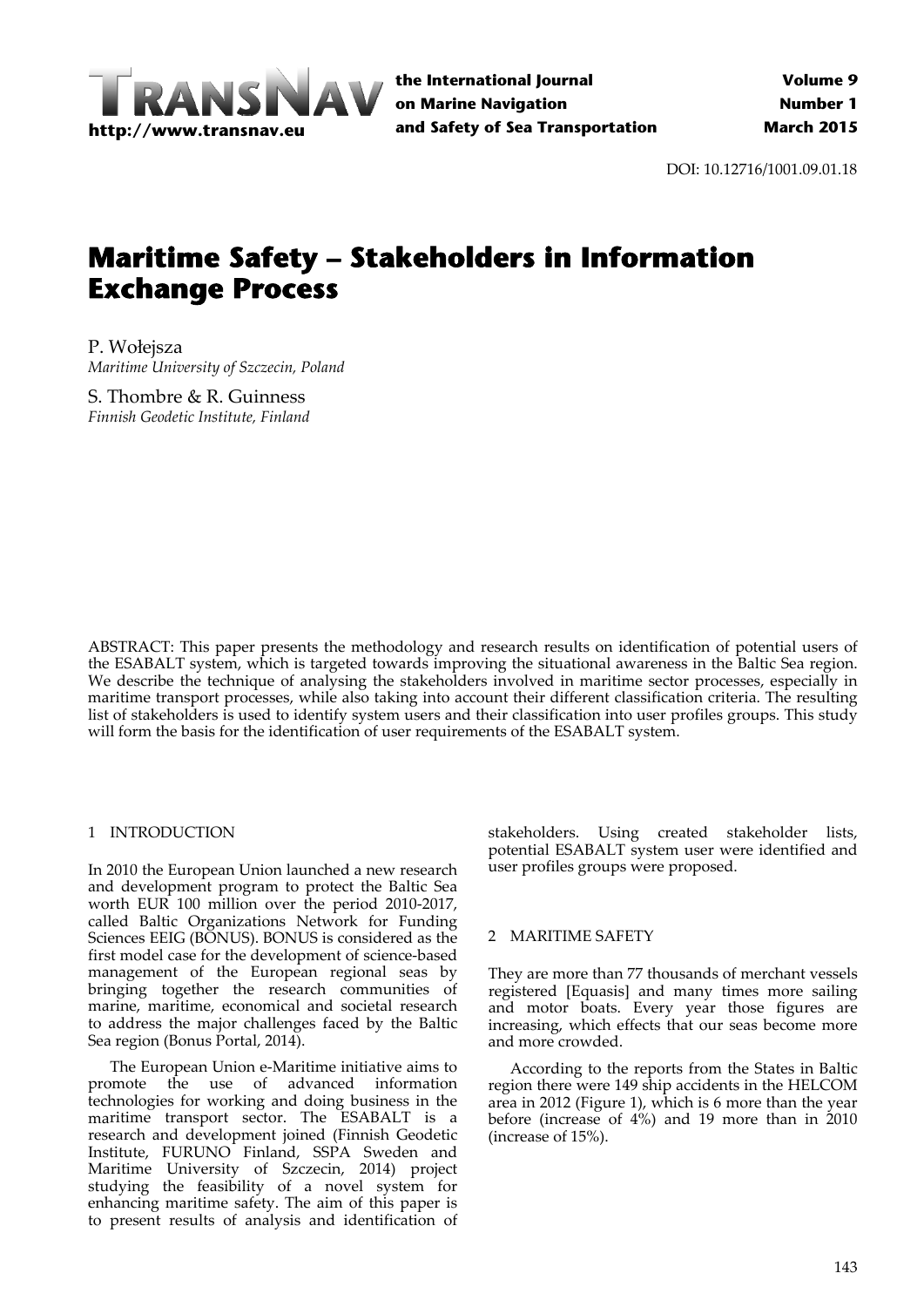

Figure 1. Accidents in Baltic region in the period 2004‐ 2012[helcom].

Due to modification of the reporting format in 2012, the new category "contact" (Figure 2), as a type of accident, was included in the reporting, defined as striking any fixed or floating object other than ships or underwater objects (wrecks etc.).



Figure 2. Types of accidents in Baltic region in 2012[helcom].

Collisions have been the most common type of shipping accidents in 2011 and 2010 while in 2006‐ 2009 groundings were more common than collisions. In 2012 collisions accounted for 31% (47 cases) of all accidents which is the same percentage as for groundings and the collective category of other accidents.



Figure 3. Types of accidents in Baltic region in the period 2004‐2012 [helcom]

Amounting to 48 cases (32%) of all accidents; collisions were the most frequent type of shipping accidents in the Baltic in 2010. This was the first time since 2006 that collisions were more common than

groundings in the Baltic Sea. The number of reported collisions has been decreasing since 2005‐2006 but increased by 40% in 2010 from the lowest reported number of collisions in 2009 ‐ 34 collisions (Figure 4).



Figure 4. Collisions in Baltic region in the period 2004‐ 2012[helcom].

Ship to ship collisions accounted for 50% of all collision cases in 2010 and the rest of the cases were collisions with fixed and/or floating structures, e.g. peers, navigation signs etc. The number of ship to ship collisions in 2010 was higher than in the last three years but still 30% less than in 2005‐2006. The number of collisions with objects has remained largely unchanged in previous years but decreased by roughly 20% in 2010 compared to 2005‐2009 (Figure 5).



Figure 5. Types of collisions in Baltic region in the period 2004‐2010[helcom].

On the picture below there are statistical information from insurance company The Swedish Club.



Figure 5. Average claim cost & frequency 2001 — 2011, limit >= USD 10 000 [Swedish]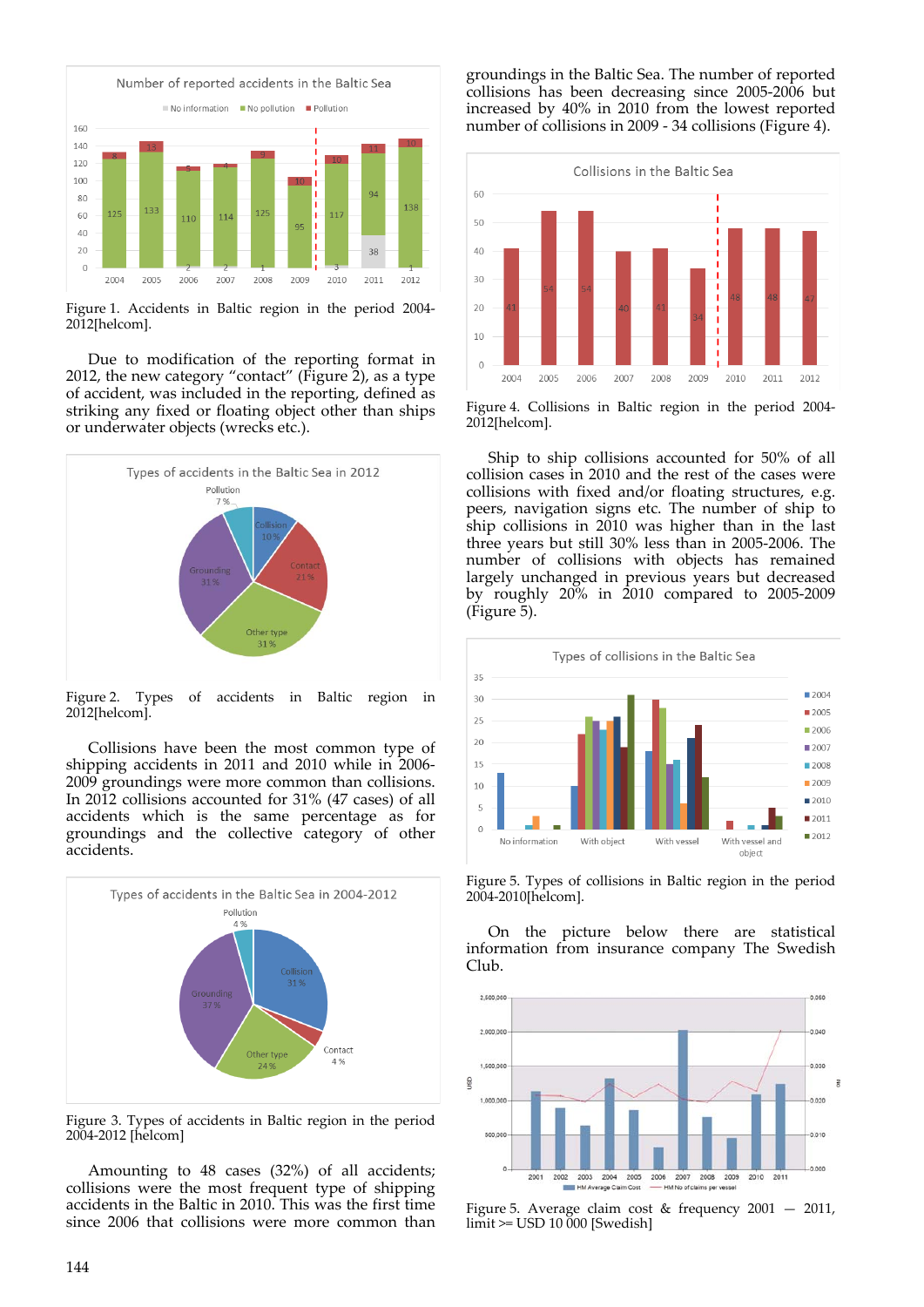According data presented above, average cost of collision is more than 1 million USD. The Swedish Club shares 13.6% (2010) of hull and machinery insurance global market. According Figure 5, around 2.5% of vessels are in collision every year i.e. over 1,900. In this situation the total cost of collisions is around 2 billion USD per year. According data from International Union of Marine Insurance, worldwide premium volume in 2013 was 34.2 billion USD.

ESABALT aims to increase the safety of all vessels operating in the Baltic Sea by providing tools and services which enhance situational awareness. This is achieved using the latest technological advances in sensing, positioning, eNavigation, Earth observation<br>systems, and multichannel cooperative systems, and multichannel cooperative communications. In addition, ESABALT aims to facilitate crowdsourcing of relevant information from a multitude of users. That is, by reporting information to a central repository, all end users will be able to achieve a greater level of situational awareness than they would by acting independently. A guiding tenet of the ESABALT concept is that all maritime users in the Baltic Sea can operate more safely by collaboratively building and maintaining situational awareness.

# 3 INFORMATION EXCHANGE PROCESS

Information exchange is a key enabler of situational awareness due to the fact that no individual in a system as complex as the maritime transportation system holds all of the information relevant to his or her safety. Similarly, at the level of a vessel, no vessel collectively holds all of the information relevant to her own safety. Therefore, in order to obtain as much relevant information as possible and maintain good situational awareness, a vessel and her crew must engage in various information exchange processes. This section outlines some of the guiding assumptions concerning the information exchange processes used in the maritime domain, which are relevant for the ESABALT project.

Assumption 1: Information must flow from shore‐ to‐ship, ship‐to‐shore, and ship‐to‐ship. All three types of information flow are expected to be used by the ESABALT system. Shore‐to‐ship and ship‐to‐ shore are extremely important because centralized information management, for example, through a VTS operator provide a higher level of reliability and quality assurance for maritime information exchange. However, VTS operators cannot maintain good overall situational awareness without regular updates from vessels, for example, updating of routes when a vessel changes her planned route due to unforeseen circumstances. Lastly, ship‐to‐ship communication is assumed to be beneficial due to the fact that the ship-to-shore and shore-to-ship links may not be available all of the time and in all locations at sea. In addition, ship‐to‐ship communication may provide the most timely and reliable means of communication when the information is of critical nature and needs to be exchanged quickly (e.g. maneuvers to avoid collision). Another example of ship‐to‐ship communication is direct transmission and reception of position and heading data through a vessels' AIS transponder.

Assumption 2: Different vessels have different communication capabilities. In particular, larger vessels, such as commercial cargo or passenger ships are assumed to have greater communication capabilities compared to, e.g. pleasure boats. For example, most commercial ships have VSAT capabilities, which allow them to send and receive data globally, whereas a pleasure boat may have only VHS or cellular radios/phones. VHS may be limited to voice‐only communication and cellular phone coverage is generally only available in coastal areas. As a result of this assumption, the ESABALT system must be interoperable with different communication systems, and it must adapt itself based on the communication capabilities of the user terminal.

Assumption 3: Adequate standards for maritime information exchange already exist. Standardized protocols and formats for exchange of maritime information are important because the information must be processes by multiple parties, and furthermore the formats must be machine readable, in order to facilitate automation. Examples of relevant existing standards include NMEA 0183, NMEA 2000, S‐57, S‐100, S‐101, and S‐102.

Assumption 4: Information exchange processes should be highly automated. As a result of a survey of potential users, it was apparent that information exchange processes should be highly automated, in order to not burden the crew with additional workload. In addition, automated systems generally require less training, so automation also reduces the training burden created by the ESABALT system.

Assumption 5: Most users are assumed to be cooperative and trustworthy. Since it is planned that the ESABALT system will utilize crowdsourcing to build up situational awareness, it is important to consider the trustworthiness of those participating in the collection of information. If an uncooperative or malicious user intentionally provides falsified information, this can have serious consequences for the overall system. The system must have capabilities to identify such users and to restrict them from using the system. It is assumed, however, that most users of ESABALT are cooperative and trustworthy. This is a reasonable assumption, especially if authentication is required to access or otherwise use the system. If a user behaves contrary to the guidelines and principles in the end‐user license agreement, then he or she will be banished from the system. Because most users are linked to a ship or shipping company and have a reputation to uphold, they will be motivated to operate according to established procedures and guidelines.

#### 4 ESABALT STAKEHOLDERS

The maritime sector comprises a number of processes; for example, transport process, information exchange process, and disaster management process, etc. The ESABALT system is primarily targeted towards persons and entities involved with the information exchange process.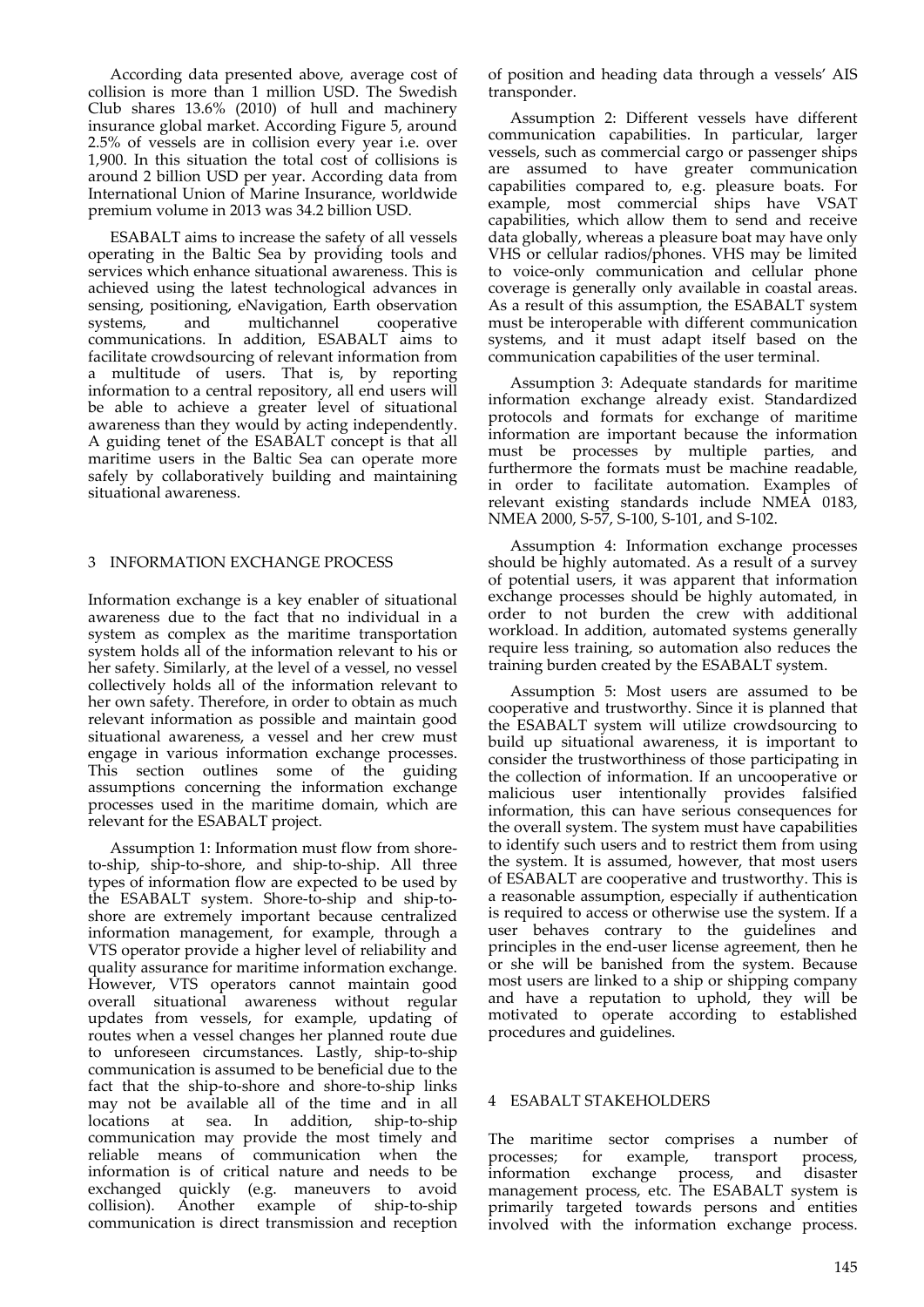Therefore, the objective of this study is to identify participants in this maritime sector process who would be the primary beneficiaries or stakeholders and to categorize them based on three criteria, stakeholders by information needs in relation to time, stakeholders by information need types, and stakeholders by maritime information services.

The first criterion lists the stakeholders according to the time‐characteristics of the information they require, for example current operational information, current tactical information or information based on historical data. The second criterion lists stakeholders by the type of the information needed, for example operational information, information regarding transport logistics and traffic management, and information regarding the environment and management of calamities. The third categorization is made based on maritime information services and the providers of those services. Table 1, 2 and 3 shows the different stakeholders under each of the criteria.

Table 1. Stakeholders by information needs in relation to time \_\_\_\_\_\_\_\_\_\_\_\_\_\_\_\_\_\_\_\_\_\_\_\_\_\_\_\_\_\_\_\_\_\_\_\_\_\_\_\_\_\_\_\_\_\_\_

| Stakeholder<br>group | Examples of stakeholders                     |
|----------------------|----------------------------------------------|
| Operational          | seamen, sailors, fishermen, pilots,          |
| data user            |                                              |
|                      | VTS operators,                               |
|                      | non-professional users (i.e. leisure boats), |
|                      | meteorological, hydrological                 |
|                      | institutions/service providers,              |
|                      | freight forwarders,                          |
|                      | shipping agencies, port authorities,         |
| Tactical             | shipping agencies, port authorities,         |
| data user            | VTS operators,                               |
|                      | meteorological, hydrological                 |
|                      | institutions/service providers,              |
|                      | freight forwarders,                          |
|                      | maritime advisors and superintendents,       |
|                      | ship owners,                                 |
|                      | charterers,                                  |
| Historical           | ship owners,                                 |
| data user            | equipment manufacturers,                     |
|                      | classification and insurance societies,      |
|                      | metrological, hydrological                   |
|                      | institutions/service providers,              |
|                      | maritime administration (accidents analysis, |
|                      | events statistics),                          |
|                      | MET (maritime education and training)        |
|                      | institutions,                                |
|                      | research institutions.                       |
|                      |                                              |

### Table 2. Stakeholders by information need types

| Stakeholder group                                                                                                                                                                                                                                                                                                                                             | Examples of stakeholders                                                                                                                                                                                                                                                                        |
|---------------------------------------------------------------------------------------------------------------------------------------------------------------------------------------------------------------------------------------------------------------------------------------------------------------------------------------------------------------|-------------------------------------------------------------------------------------------------------------------------------------------------------------------------------------------------------------------------------------------------------------------------------------------------|
| Operational information:<br>(collision avoidance, optimization of ship maneuvers, optimization<br>of harbour maneuvers, optimization of loading/unloading operations) pilots,                                                                                                                                                                                 | seamen, sailors, fishermen,<br>non-professional users (i.e. leisure boats),<br>VTS operators,<br>ship owners,<br>shipping agencies, port authorities,                                                                                                                                           |
| Information for traffic management and transport logistics:<br>(tracking dangerous goods, traffic monitoring, signaling dangerous<br>situations, voyage planning, port and terminal management, cargo<br>and fleet management)                                                                                                                                | shipping agencies, port authorities,<br>VTS operators,<br>ship owners,<br>freight forwarders,<br>maritime advisors and superintendents,                                                                                                                                                         |
| Information for environment protection and calamity abatement:<br>(planning and monitoring of life and property rescue operations,<br>planning and monitoring of actions taken to counteract and reduce<br>natural calamity consequences, planning and monitoring of actions<br>taken to counteract and reduce natural environment pollution<br>consequences) | state (national) authorities: maritime authority/office,<br>ministry of transport/shipping/environment, VTS,<br>SAR centres, spills - emergency response centres,<br>port authority,<br>regional legal bodies (e.g. Baltic region, Gulf of<br>Finland), classification and insurance societies, |

#### Table 3. Stakeholders by maritime information services \_\_\_\_\_\_\_\_\_\_\_\_\_\_\_\_\_\_\_\_\_\_\_\_\_\_\_\_\_\_\_\_\_\_\_\_\_\_\_\_\_\_\_\_\_\_\_\_\_\_\_\_\_\_\_\_\_\_\_\_\_\_\_\_\_\_\_\_\_\_\_\_\_\_\_\_\_\_\_\_\_\_\_\_\_\_\_\_\_\_\_\_\_\_\_\_\_\_

| Maritime Information Service                                                  | System Operator/Provider                                                                        | Beneficiary                                                                            |  |
|-------------------------------------------------------------------------------|-------------------------------------------------------------------------------------------------|----------------------------------------------------------------------------------------|--|
| VTS Information Service (IS)<br>Navigational Assistance Service (NAS)         | VTS authority<br>national competent VTS authority /<br>coastal or port authority                | seamen, sailors, fishermen,<br>pilots,<br>freight forwarders,                          |  |
| Traffic Organization Service (TOS)                                            | national competent VTS authority /<br>coastal or port authority                                 | ship owners, charterers,<br>ship handling agencies, port authorities<br>VTS operators, |  |
| Local Port Service (LPS)                                                      | local port / harbour operator,<br>port / commercial tug organization,                           | ship handling agencies, port authorities,                                              |  |
| Pilotage Service<br>Tug Service<br>Icebreaking Assistance<br>superintendents, | pilot Authority/ pilot organization<br>tug authority<br>port / commercial tug organization      | VTS operators,<br>freight forwarders,<br>maritime advisory firms and                   |  |
| Maritime Safety Information (MSI)<br><b>Vessel Shore Reporting</b>            | national competent authority<br>national competent authority,<br>ship owner / operator / master | ship-owner associations,<br>classification societies.                                  |  |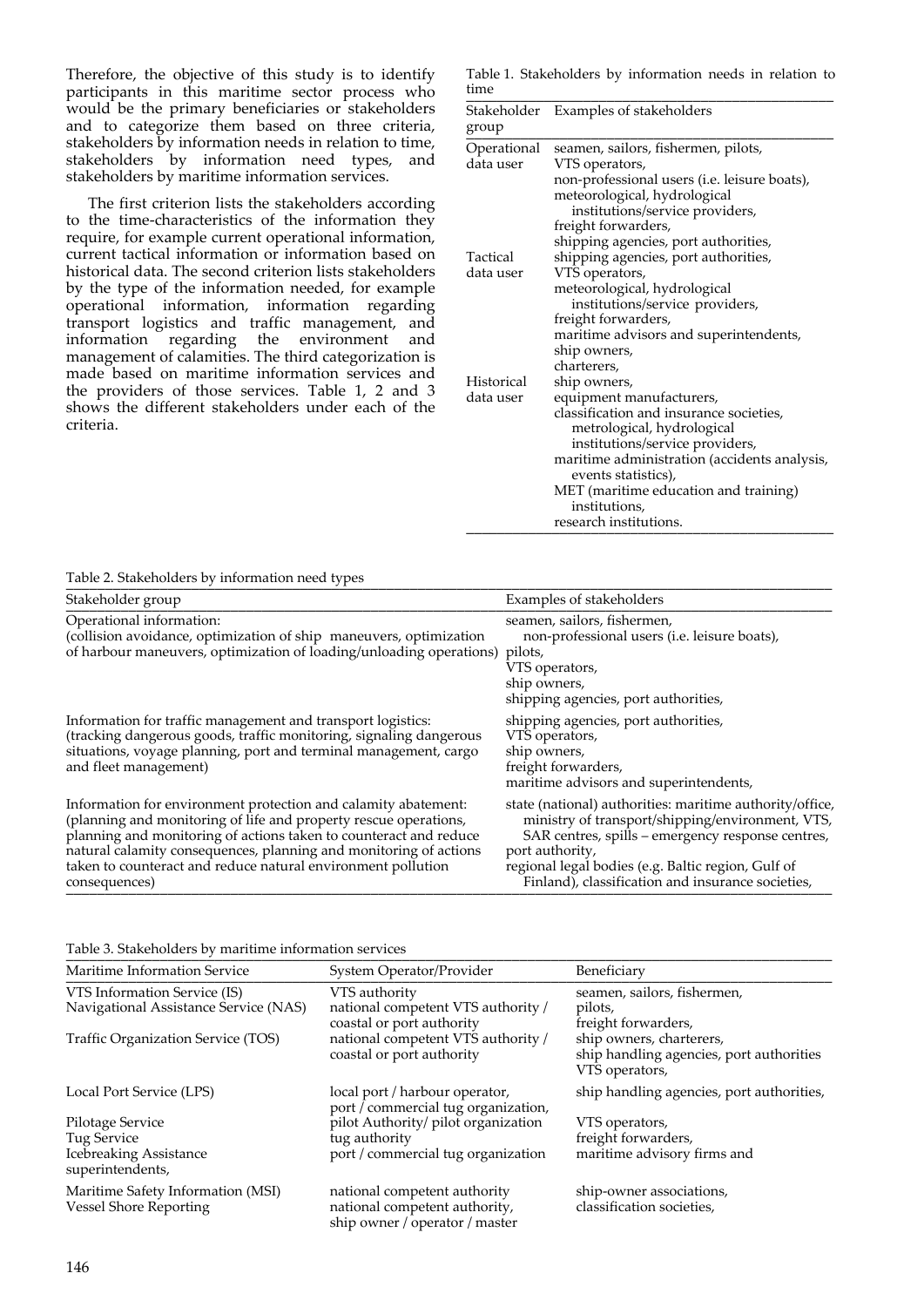| Remote Monitoring of ships Systems<br>Maritime Assistance Service (MAS)<br>Search and Rescue (SAR) Service | VTS authority, shipowner<br>coastal / port authority / organizations<br>search and rescue authorities              |                                        |
|------------------------------------------------------------------------------------------------------------|--------------------------------------------------------------------------------------------------------------------|----------------------------------------|
| Ice Navigation Service<br>Meteorological Information Service                                               | national competent authority /<br>organisation<br>national meteorological authority /<br>WMO / public institutions | seamen, sailors, fishermen,<br>pilots, |
| Telemedical Assistance Service (TMAS), national health organization /                                      | dedicated health organization                                                                                      | seamen, sailors, fishermen,<br>pilots, |
| <b>Nautical Chart Service</b>                                                                              | national hydrographic<br>authority/governmental agencies                                                           |                                        |
| <b>Nautical Publications Service</b>                                                                       | national hydrographic<br>authority/governmental agencies                                                           |                                        |
| Real-time Hydrographic and<br><b>Environmental Information Services</b>                                    | national hydrographic and<br>meteorological authorities                                                            |                                        |

| Table 4. Potential ESABALT system users           |                                                                                                                                                                                                                  |                                                                                   |  |  |
|---------------------------------------------------|------------------------------------------------------------------------------------------------------------------------------------------------------------------------------------------------------------------|-----------------------------------------------------------------------------------|--|--|
| <b>Users</b>                                      | General characteristic                                                                                                                                                                                           | Anticipated needs                                                                 |  |  |
| Charterers<br>Classification and                  | Monitoring of vessels' status, surroundings and voyage parameters Access to current data<br>Collecting information about vessels and companies for<br>insurance societies classification and insurance processes | Access to historical and statistical<br>data                                      |  |  |
| Coastguard                                        | Monitoring of vessels' parameters and voyage for security<br>purposes on administered area                                                                                                                       | Access to current data, sending<br>emergency information to the<br>system         |  |  |
| Colleges                                          | Collecting data for students training and scientific research                                                                                                                                                    | Access to historical and statistical<br>data, on-line access to current data      |  |  |
| Crewing agencies                                  | Monitoring voyage parameters <i>i.e.</i> ports of call, ETA, ETD etc.                                                                                                                                            | Access to the system via ship<br>operator or ship owner                           |  |  |
| Emergency<br>management center                    | Monitoring administrated area for emergency purposes                                                                                                                                                             | On-line access to current data,<br>sending emergency information to<br>the system |  |  |
| Equipment<br>manufacturers                        | Post processing only, no need on-line access                                                                                                                                                                     | Access to historical and statistical<br>data                                      |  |  |
| Fishermen                                         | Monitoring own vessel parameters, its surroundings and nearest<br>traffic                                                                                                                                        | On-line access to all current data,<br>sending information to the system          |  |  |
| Hydrological<br>services                          | Monitoring administrated area for hydrological purposes                                                                                                                                                          | On-line access to current data,<br>sending emergency information to<br>the system |  |  |
| Icebreaking<br>assistance                         | Monitoring administrated area for icebreaking purposes                                                                                                                                                           | On-line access to current data,<br>sending emergency information to<br>the system |  |  |
| Local authorities<br>data                         | Managing the administered area                                                                                                                                                                                   | Access to historical and statistical                                              |  |  |
| Marine accident<br>investigation<br>branches      | Collecting information about vessels and companies for<br>investigation processes                                                                                                                                | Access to historical and statistical<br>data                                      |  |  |
|                                                   | Maritime advisors Collecting information about vessels and companies for<br>investigation processes                                                                                                              | Access to historical and statistical<br>data                                      |  |  |
| Superintendents                                   | Monitoring of vessels' status, surroundings and voyage parameters Access to current data<br>Maritime authority Managing the administered area                                                                    | On-line access to all current data,<br>sending information to the system          |  |  |
| Meteorological<br>services                        | Monitoring administered area for meteorological purposes                                                                                                                                                         | On-line access to current data,<br>sending emergency information to<br>the system |  |  |
| Ministry of<br>transport/shipping/<br>environment | Preparing the rules                                                                                                                                                                                              | Access to historical and statistical<br>data                                      |  |  |
| Naval vessels                                     | Monitoring of vessels' parameters and voyage for security<br>purposes on administered area                                                                                                                       | On-line access to current data,<br>sending emergency information to<br>the system |  |  |
| Offshore                                          | Monitoring the surroundings of offshore installations                                                                                                                                                            | On-line access to current data,<br>sending information to the system              |  |  |
| Pilot stations                                    | Monitoring voyage parameters i.e. ports of call, ETA, ETD etc.                                                                                                                                                   | On-line access to port related<br>information                                     |  |  |
| Pilot vessels                                     | Monitoring own vessel parameters, its surroundings and nearest<br>traffic                                                                                                                                        | On-line access to all current data,<br>sending information to the system          |  |  |
| Port authorities                                  | Managing port and its surroundings                                                                                                                                                                               | On-line access to port related<br>Information                                     |  |  |
|                                                   | Research institutes Collecting data for scientific research                                                                                                                                                      | Access to historical and statistical<br>data, on-line access to current data      |  |  |
| Research vessels                                  | Monitoring own vessel parameters, its surroundings and nearest                                                                                                                                                   | On-line access to all current data,                                               |  |  |